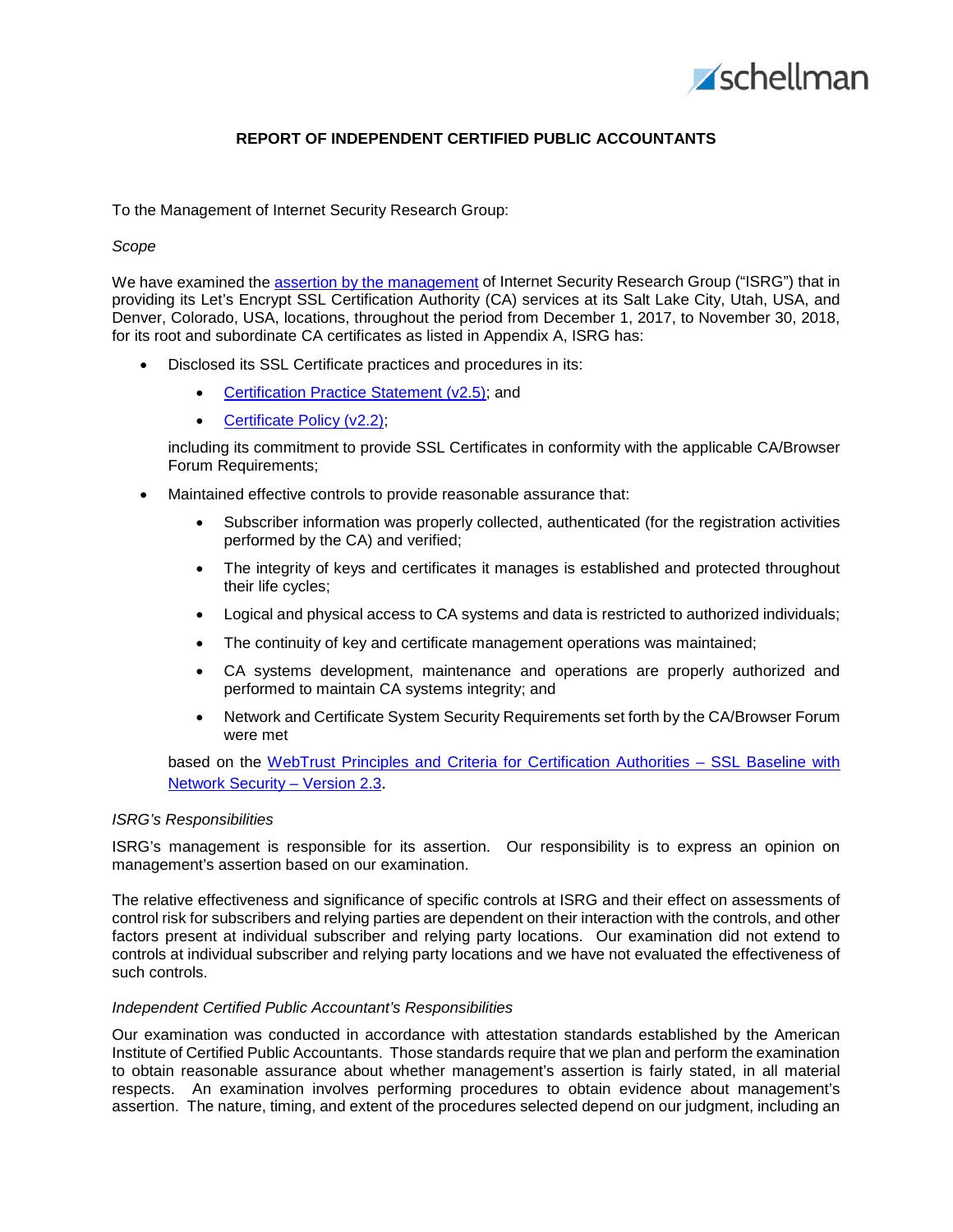assessment of the risks of material misstatement of management's assertion, whether due to fraud or error. We believe that the evidence we obtained is sufficient and appropriate to provide a reasonable basis for our opinion.

#### *Inherent Limitations*

Because of the nature and inherent limitations of controls, ISRG's ability to meet the aforementioned criteria may be affected. For example, controls may not prevent, or detect and correct, error, fraud, unauthorized access to systems and information, or failure to comply with internal and external policies or requirements. Also, the projection of any conclusions based on our findings to future periods is subject to the risk that changes may alter the validity of such conclusions.

#### *Opinion*

In our opinion, ISRG's management's assertion, as referred to above, is fairly stated, in all material respects.

This report does not include any representation as to the quality of ISRG's services other than its CA operations at its Salt Lake City, Utah, USA, and Denver, Colorado, USA, locations, nor the suitability of any of ISRG's services for any customer's intended purpose.

ISRG's use of the WebTrust Principles and Criteria for Certification Authorities – SSL Baseline with Network Security Seal constitutes a symbolic representation of the contents of this report and it is not intended, nor should it be construed, to update this report or provide any additional assurance.

 $x$  and  $\frac{1}{x}$  compary,  $x \in C$ 

Schellman & Company, LLC Certified Public Accountants 4010 W Boy Scout Blvd, Suite 600 Tampa, FL 33607 January 8, 2019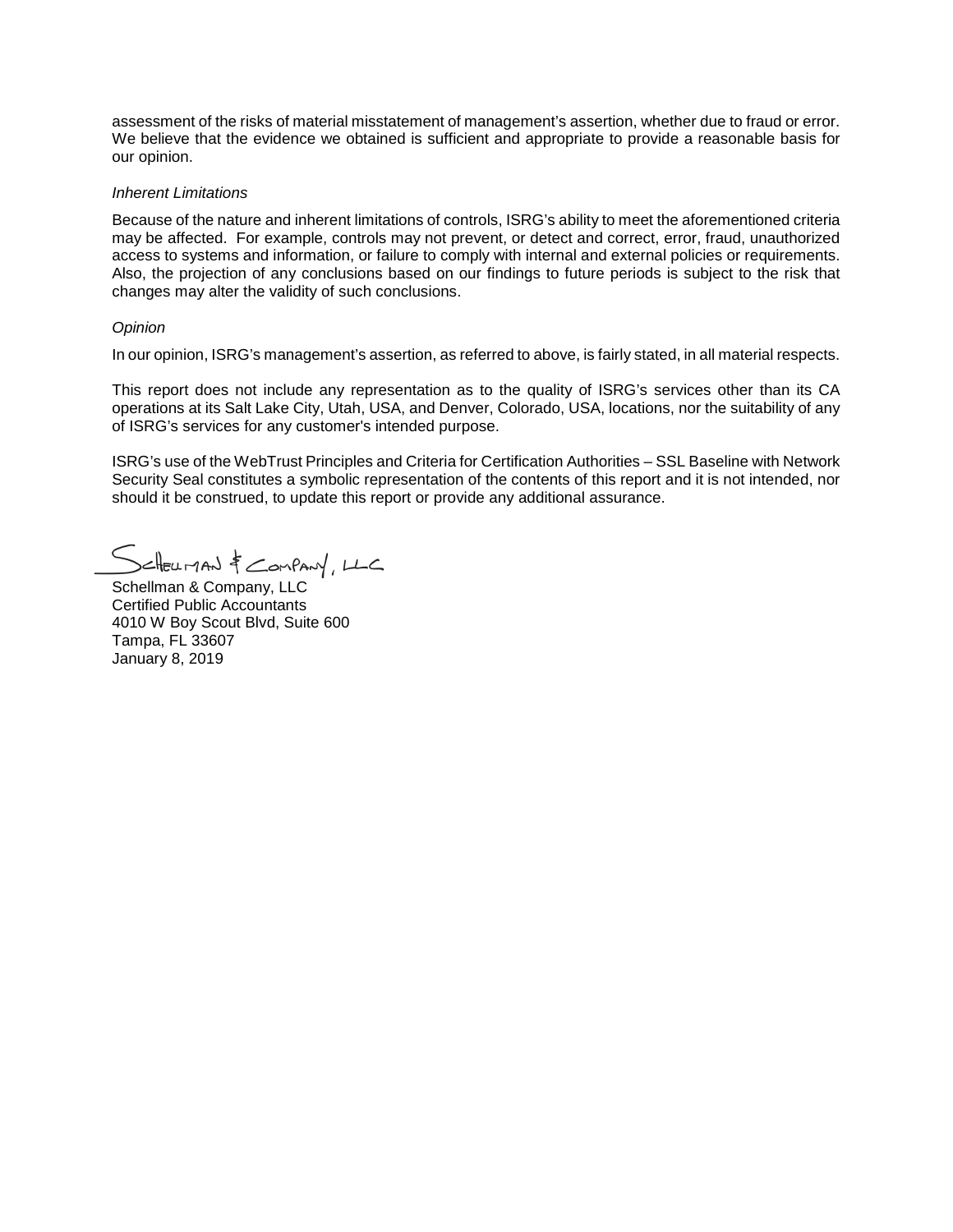

## <span id="page-2-0"></span>**ASSERTION OF MANAGEMENT AS TO ITS DISCLOSURE OF ITS PRACTICES AND ITS CONTROLS OVER ITS SSL CERTIFICATION AUTHORITY OPERATIONS DURING THE PERIOD DECEMBER 1, 2017, TO NOVEMBER 30, 2018**

January 8, 2019

Internet Security Research Group ("ISRG") operates the Certification Authority (CA) services known as Let's Encrypt and provides SSL CA services.

Management has assessed the controls over its Let's Encrypt SSL CA services. Based on that assessment, in ISRG management's opinion, in providing its CA services at its Salt Lake City, Utah, USA, and Denver, Colorado, USA, locations throughout the period from December 1, 2017, to November 30, 2018, for its root and subordinate CA certificates as listed in Appendix A, ISRG has:

- Disclosed it SSL Certificate practices and procedures and its:
	- [Certification Practice Statement \(v2.5\);](https://letsencrypt.org/documents/isrg-cps-v2.5/) and
	- Certificate Policy (v2.2),

including its commitment to provide SSL Certificates in conformity with the applicable CA/Browser Forum Requirements;

- Maintained effective controls to provide reasonable assurance that:
	- Subscriber information was properly collected, authenticated (for the registration activities performed by the CA) and verified;
	- The integrity of keys and certificates it manages is established and protected throughout their life cycles;
	- Logical and physical access to CA systems and data is restricted to authorized individuals;
	- The continuity of key and certificate management operations was maintained;
	- CA systems development, maintenance and operations are properly authorized and performed to maintain CA systems integrity; and
	- Network and Certificate System Security Requirements set forth by the CA/Browser Forum were met

based on the [WebTrust Principles and Criteria for Certification Authorities –](http://www.webtrust.org/principles-and-criteria/docs/item85437.PDF) SSL Baseline with [Network Security –](http://www.webtrust.org/principles-and-criteria/docs/item85437.PDF) Version 2.3.

Joshua Aas Executive Director Internet Security Research Group January 8, 2019